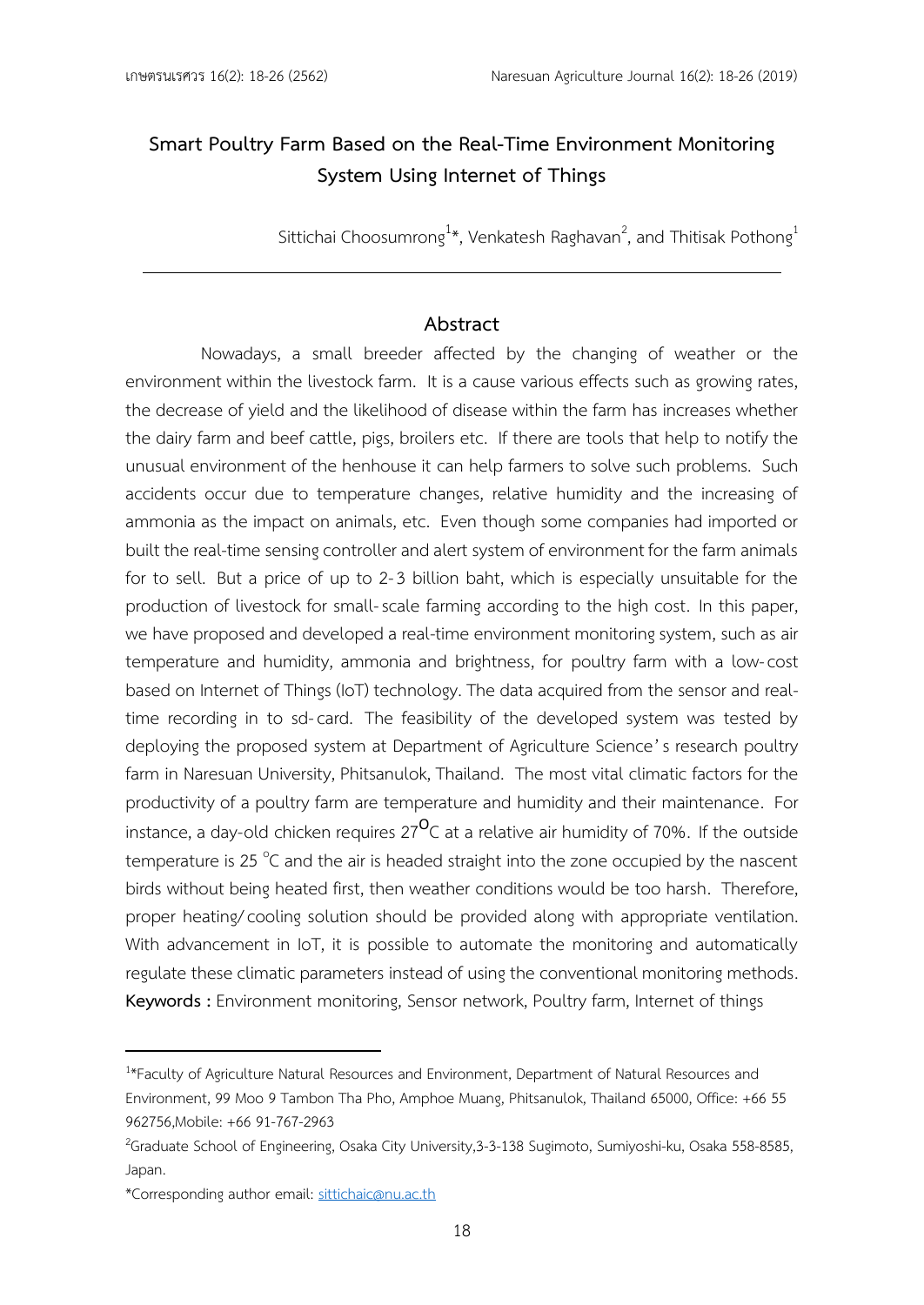### **Introduction**

With the large- scale intensive poultry model increasingly promotion and popularization of farming, in order to improve the yield and quality, prevent poultry diseases, we need a monitoring system for the poultry house temperature, humidity, NH3 and illumination parameters. The suitable environment can give full play to the potential egg production on layers and chicken meat. Nowadays, with the rapid development of Thai breed poultry, there are a large number of laying hens specialized culturist in rural areas and small-scale farmer. Due to farmers generally lack adequate fund and appropriate field, when building the poultry farm (henhouse), they always didn't built a new one, but reformed an old house which they had built. Most these henhouses are provided with simple facilities and automated level is low, lack of the ability of monitoringand controlling the henhouse environment which severely restricted the production of eggs or chicken meat. Therefore, enhancing the automation and specialized level of regulating equipment's of the small henhouse were imperative (Wu *et al*., 2011, Chakchai, 2012).

Information management is becoming an increasingly challenging task for many field of works (Choosumrong *et al*., 2016) such farmers especially in terms of the amount of data and the complexity of processes in integrated poultry farms management cultivation (Sravanth Goud and Sudharson, 2015). In advanced poultry farms, various measurement spots are required to record the parameters defining the local climate at different parts of the large poultry farm to make the automation and control system work efficiently. However, due to the high cost of such a sensing and controlling system it is not suitable for the small-scale farm or the rural farmer.

Since the researcher and students at the Department of Agriculture Science's research poultry farm in Naresuan University, generally lack of the ability to monitor the environment air and to acquire the real-time data inside the henhouse for their own research. Thus, they need a tools with not high cost to help to monitoring and recording the environmental data inside the henhouse. Moreover, to control the environment parameter which can be effect to the growth of the chicken.

In this research explores the creation of fully customized low-cost environment sensor station, based on the open design and open source software for poultry farm environmental monitoring and testing its feasibility with a simple experimental setup.

### **Conceptual framework and methodology**

A very systematic approach was considered for the overall design of the project, in which 4 parameters were monitored. The temperature, humidity, NH3 and light sensors were used to monitor the henhouse and the measurements data had recorded into SDcard based on Arduino data logger.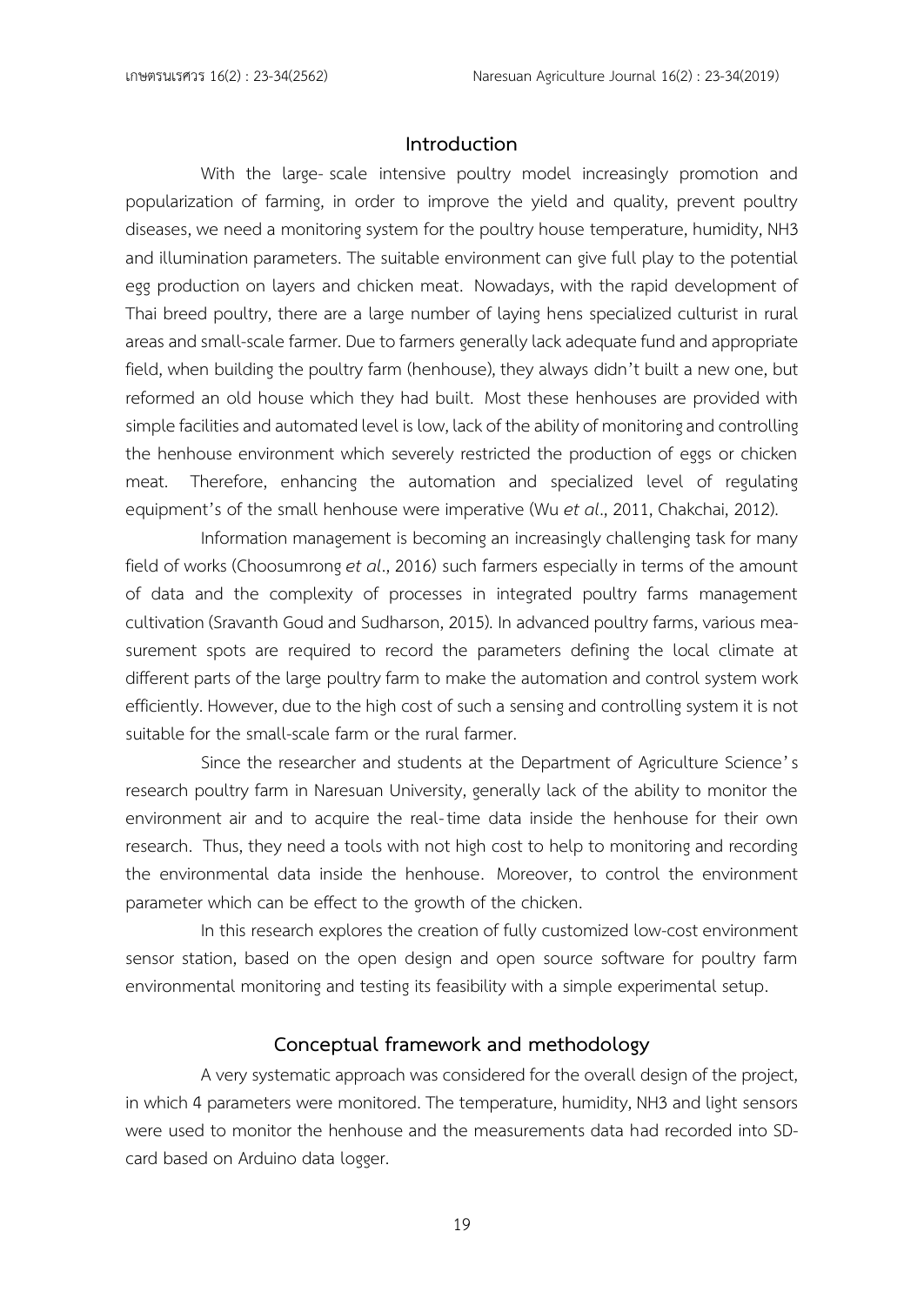

**Figure 1** Generic design of a Wireless Sensor Network for poultry farm

Figure 1 is shows the required elements has brought together for an effective sensing, data display and real-time data recording of environments in henhouse. Figure 2 show the step of flow chart over all process of this works.

### **2.1 Hardware Description**

### **2.1.1 Micro-Controller**

Since Arduino systems are open source software programmable, it belongs to the owners to generate the actual program that will process the Arduino stack. This is a strong advantage, as it is possible to custom build a generic tool, then customize it to conditions, environments or experiment to know/control more uncertainties using open source hardware and open source software (Pearce, 2013b; Pearce, 2014) . The Arduino UNO R3 board used the ATmega328, was selected as the microcontroller for this project. This was an ideal selection, as the processor is extremely strong and cost efficient. An input voltage ranging from 7-12V is required, which corresponds with the humidity sensor. An on-board 10 bit analog to digital converter (ADC), aids in the digitization of the analog signal acquired from the sensor. The Arduino has a serial port to allow communication with the computer. The USB connection from the computer goes directly onto the Arduino board, where a USB to serial converter than allows communication to occur.

### **2.1.2 Arduino Sensor Shield V8**

Arduino sensor shield was designed to help Arduino users to connect various sensor modules easily. It saves much trouble for users to do the wiring, especially when there are so many modules connecting to Arduino.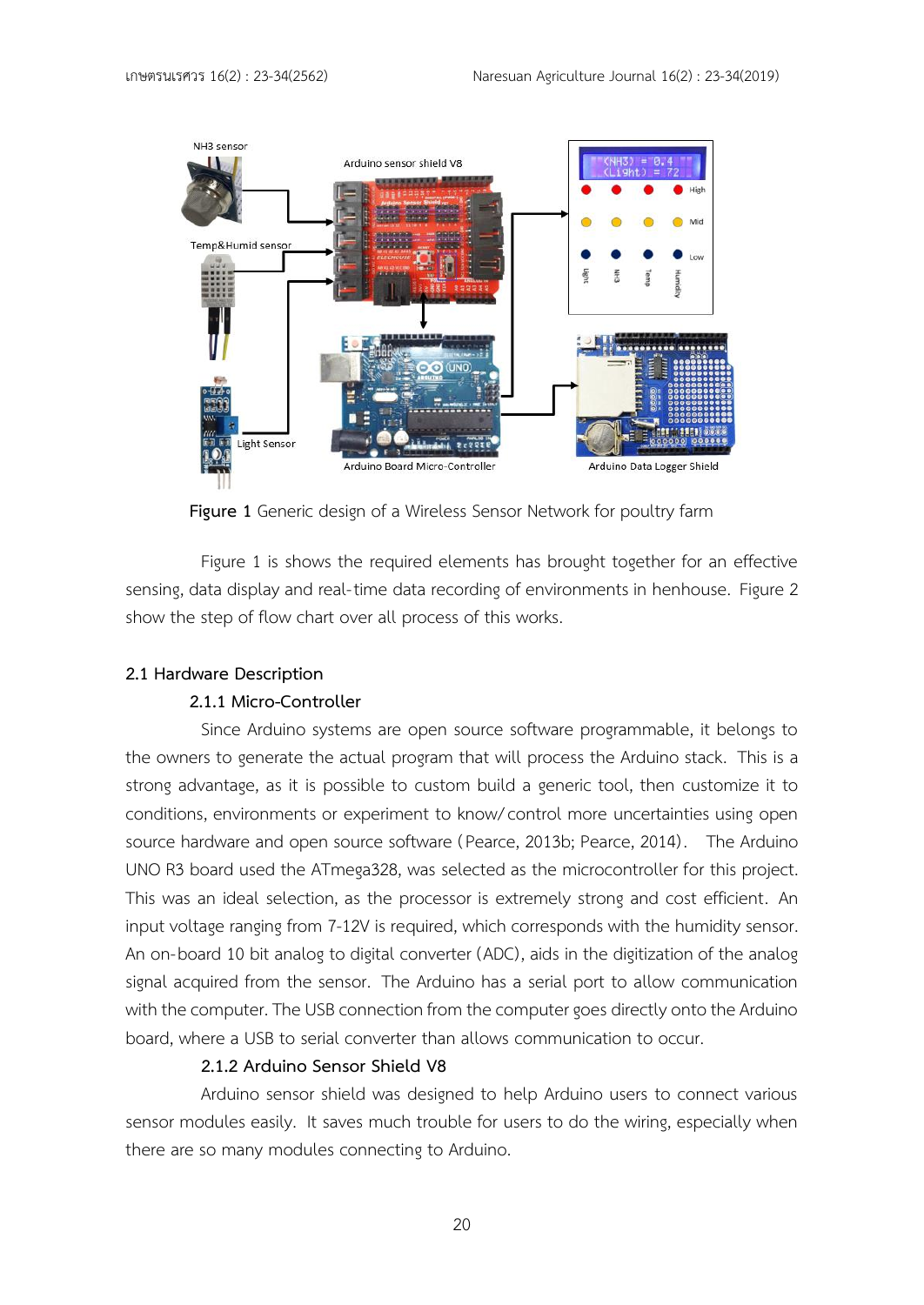

**Figure 2** Flow chart over all process

### **2.1.3 Arduino Data Logger shield**

This data logger shield provides an Arduino Uno, Leonardo or Mega with the ability to log sensor data to an SD card with the minimum of set-up. The shield includes the very popular DS1307 battery backed real time clock (RTC) . This RTC will keep an accurate track of the data and time for up to several year, even when then shield isn't being powered. A very useful prototyping area consisting of a grid of pads on a stand 0.1" pitch provide an area to add to a components such as sensors to interface to the Arduino board. (http://hobbycomponents.com/shields/587-data-logger-shield).

The Arduino Data Logger Shield and Arduino Sensor Shield is an add-on board to the Arduino, and plugs directly on top of it. One the board are temperature, humidity, light and NH3 sensors. The set once soldered, and mounted, can be programmed through the Arduino board to return the data from all sensors to the session terminal, LCD and display on the LED light, which return as Red, Yellow and Blue colors. Moreover, the data is returned to the terminal in Comma Separated Values from (CSV; \*.csv) (Chemin *et al*., 2014)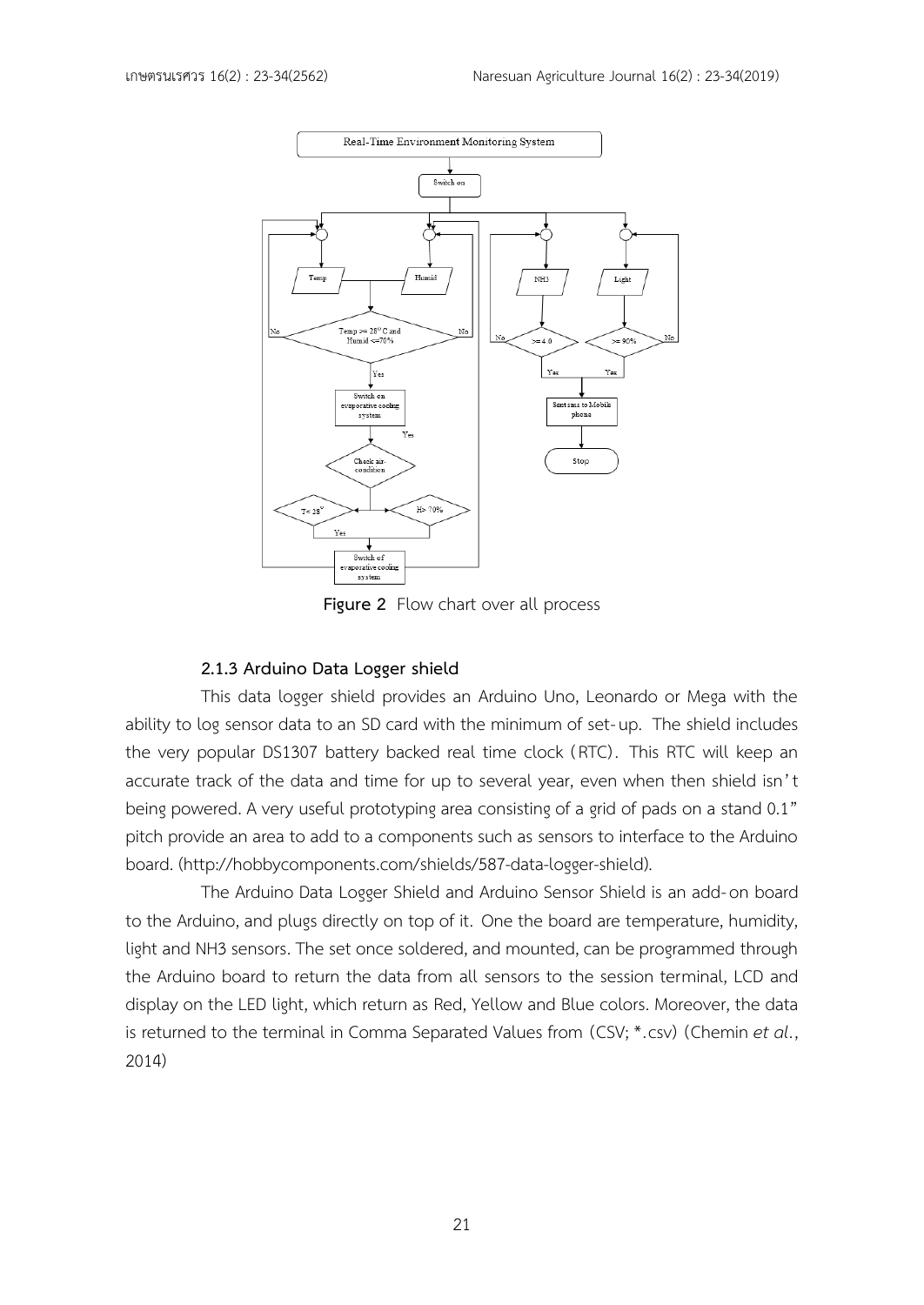# **System experiment**

We have done our experiments in Department of Agriculture Science's research poultry farm in Naresuan University, Phitsanulok, Thailand. The size of the portly farm is 4 x 20 meters (see Figure 3). The poultry farm is mainly divided into three zones for test the system and each zone was monitored by three motes. ;1 in the left side in front the evaporative cooling system zone, 2 in the middle zone of the farm and 3 in the right side of the farm in front the blower zone which provides broiler breeder. (broiler hatching eggs). Depending upon zonal chicken population and distribution, each zone has its own local climate (Mohsin et al., 2009). Figure 4 shows the deployment of each motes in poultry farm.



**Figure 3** Department of Agriculture Science's research poultry farm in Naresuan University



**Figure 4** Deployment of each motes in poultry farm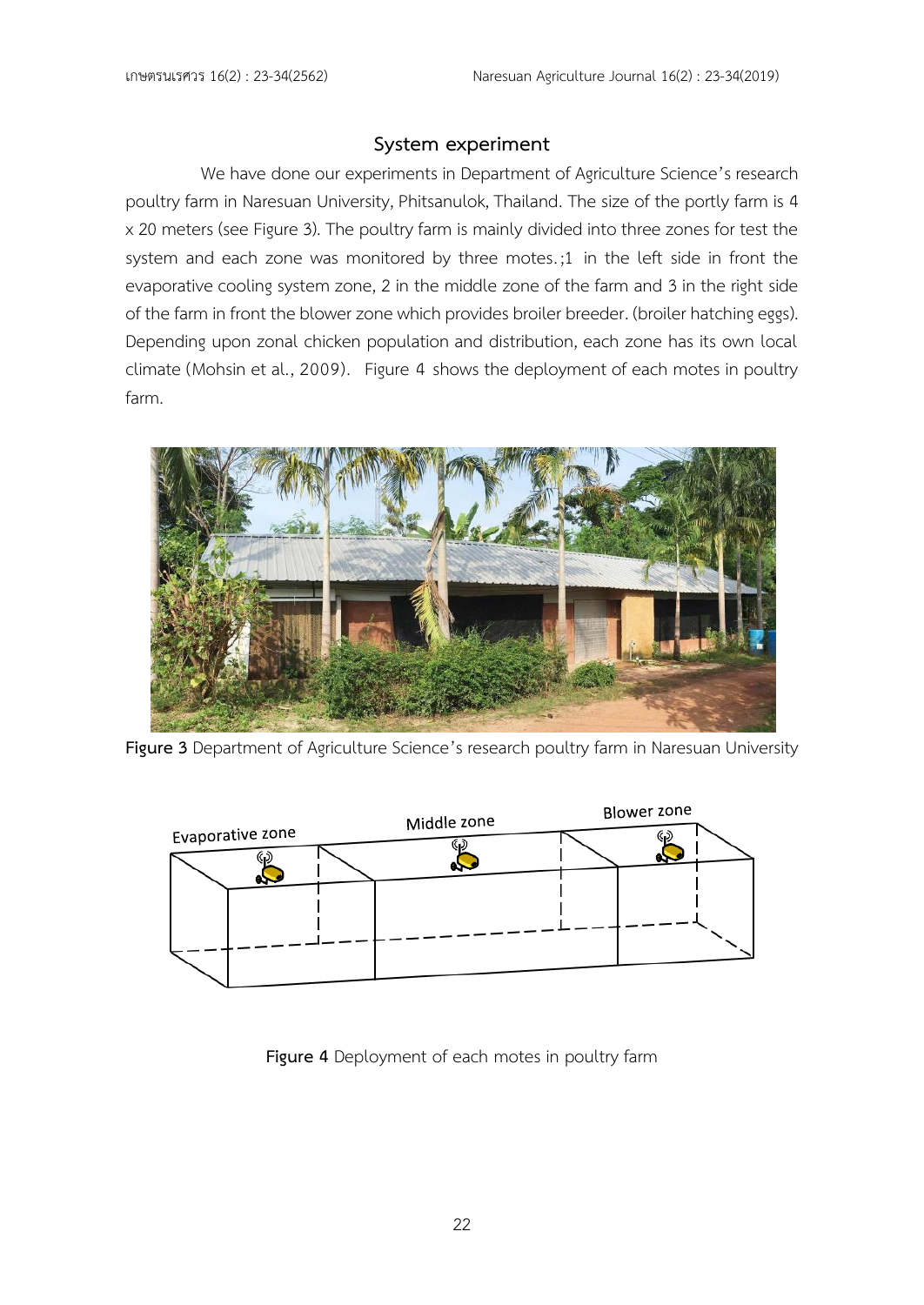## **Results**

A generic and Environments Sensor Station for Poultry Farm (ESS4PF) was designed and prototyped to fit several research and monitoring requirements in Department of Agriculture Science' s research poultry farm in Naresuan University, Phitsanulok, Thailand. The first prototype is shown in Figure 5. Figure 6 show a Arduino IDE software with an example of a specifically designed ESS4PF code and result. The process consist of the temperature and humidity checking for the evaporative controller. NH3 and light are checking limit to more than 4.0 for NH3 and 90% for light, otherwise the system will send SMS to farmer. Real datasets acquired by the system was tested. The system was run for 24 consecutive hours and the data has recorded into the SD- CARD every 1 hour as shown the example data in Figure 6. In our monitoring step, 3 motes were deployed in the poultry farm to acquire information about the difference in varying climate variables. In the 24 hours period, every mote measured light, NH3, temperature and relative humidity values. Figure 7 (a,b,c,d) showing the graph of acquired data every 15 minutes in 24 hours of environmental data value inside the research poultry farm. In Figure 7 at 18:02:01, one can see the relational between temperature, light and humidity. When farmer open the door to get inside the poultry farm, temperature and light is increasing in the same time due to the outside temperature and light is higher than inside. When temperature and light in increasing then, the humidity is dropping as shown in the graph.



**Figure** 5 (a) the first prototype when not turn on and (b) the first prototype when it is recording and showing the result (c) and (d) is showing the system hardware inside the box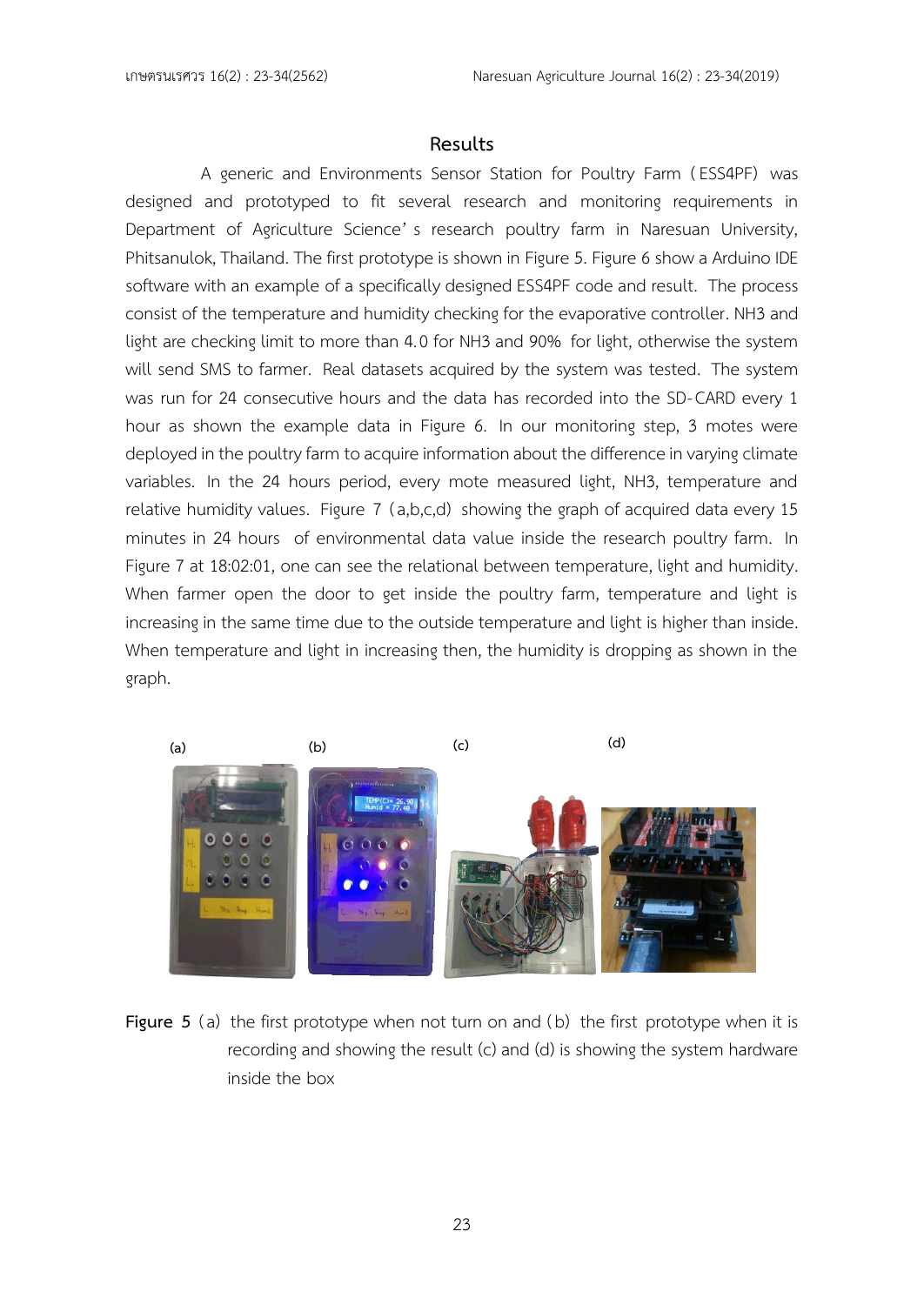| a<br>LCD sd sensor   Arduino 1.7.10                  |                                                                  | $  \sqrt{2}$ |              |                     | COM4 (Arduino Uno) |          |      |        |
|------------------------------------------------------|------------------------------------------------------------------|--------------|--------------|---------------------|--------------------|----------|------|--------|
| File Edit Sketch Tools Help                          |                                                                  |              |              |                     |                    |          |      |        |
| 00 888                                               |                                                                  | 回            | 16:43:45.    | 30/9/2016           | 27.00              | , 49.10  | .73  | , 0.36 |
| LCD_sd_sensor                                        |                                                                  |              | 16:43:58.    | 30/9/2016           | 27.00              | , 49.60  | .73  | , 0.35 |
| String light ;                                       |                                                                  |              | $16:44:14$ . | 30/9/2016           | 27.00              | , 49.30  | .72  | , 0.35 |
|                                                      |                                                                  |              | $16:44:27$ . | 30/9/2016           | 27.00              | .49.30   | .72  | , 0.35 |
| void setup() {                                       |                                                                  |              | 16:44:46.    | 30/9/2016           | 27.00              | , 49.20  | .72  | 0.35   |
|                                                      |                                                                  |              | 16:44:59.    | 30/9/2016           | 27.00              | , 49.20  | .72  | , 0.35 |
| Serial.begin(9600);                                  |                                                                  |              | $16:45:19$ . | 30/9/2016           | 27.00              | , 49.30  | .72  | , 0.35 |
| Serial.println();<br>11.                             |                                                                  |              | $16:45:31$ , | 30/9/2016           | 27.00              | , 49.40  | .72  | , 0.35 |
|                                                      | // Serial.println("Status tHumidity (%) tTemperature (C) t(F)"); |              | 16:46:6.     | 30/9/2016           | 27.00              | , 49.40  | .72  | , 0.35 |
|                                                      |                                                                  |              | $16:46:18$ . | 30/9/2016           | 27.00              | , 49.30  | .72  | , 0.35 |
| $dht.setup(2)$ ; // data pin 2                       |                                                                  |              | $16:46:31$ , | 30/9/2016           | 27.00              | , 48.80  | .72  | 0.35   |
| while (ISorial) ; // wait for serial                 |                                                                  |              |              | 16:46:53, 30/9/2016 | 27.00              | , 48.40  | , 72 | , 0.35 |
| delay (200) ;                                        |                                                                  |              | $16:47:6$ .  | 30/9/2016           | 27.00              | , 48.40  | .72  | 0.35   |
| Serial.println("ArduinoAll DataLogger Shield Test"); |                                                                  |              |              | 16:47:25, 30/9/2016 | 27.00              | , 51.40  | , 74 | , 0.36 |
| pinHode(SS, OUTPUT);                                 |                                                                  |              |              | 16:47:38, 30/9/2016 | 27.00              | , 52.40  | .73  | , 0.36 |
|                                                      |                                                                  |              |              | 16:47:58, 30/9/2016 | 27,00              | , 55.10  | , 74 | , 0.36 |
| if (ISD.begin(chipSelect)) {                         |                                                                  |              | $16:48:11$ , | 30/9/2016           | 27.00              | , 56.60  | .74  | , 0.36 |
| Serial.println("SD Card initialization failed!");    |                                                                  |              | 16:48:30.    | 30/9/2016           | 27.00              | , 53, 70 | , 74 | , 0.36 |
| return;                                              |                                                                  |              |              | 16:48:43, 30/9/2016 | 27.00              | , 54.70  | .73  | , 0.35 |
|                                                      |                                                                  |              | 16:49:38.    | 30/9/2016           | 27.00              | , 54.50  | , 73 | , 0.35 |
| Serial.println("SD Card OK.");                       |                                                                  |              | $16:50:11$ , | 30/9/2016           | 27.00              | , 54.30  | .72  | , 0.35 |
| ReadText();                                          |                                                                  |              | 16:50:52.    | 30/9/2016           | 27.00              | , 54.70  | .73  | , 0.36 |
|                                                      |                                                                  |              | $16:51:47$ . | 30/9/2016           | 26.90              | , 52.40  | .60  | , 0.29 |
|                                                      |                                                                  |              | $16:52:19$ . | 30/9/2016           | 26.80              | , 51.50  | , 69 | , 0.34 |
|                                                      |                                                                  |              | $16:52:52$ . | 30/9/2016           | 26.80              | , 51.80  | .69  | , 0.34 |
| void LedState(int state) {                           |                                                                  |              | $16:53:18$ . | 30/9/2016           | 26.80              | , 50.40  | .70  | , 0.34 |
| digitalWrite(13, state);                             |                                                                  |              | $16:53:50$ . | 30/9/2016           | 26.70              | , 49.60  | .71  | , 0.35 |
|                                                      |                                                                  |              | 16:54:20.    | 30/9/2016           | 26.60              | , 49.10  | , 68 | , 0.33 |
| void loop () {                                       |                                                                  |              | $16:54:33$ . | 30/9/2016           | 26.60              | , 48.90  | .68  | , 0.33 |
| delay(dht.getMinimumSamplingPeriod());               |                                                                  | $\sim$       | $16:55:1$ ,  | 30/9/2016           | 26.50              | , 48.10  | .67  | , 0.33 |
|                                                      |                                                                  |              |              |                     |                    |          |      |        |

**Figure 6** Example of a specifically designed ESS4PF code







(a) (b



**Figure 7** Environmental parameter variations within a day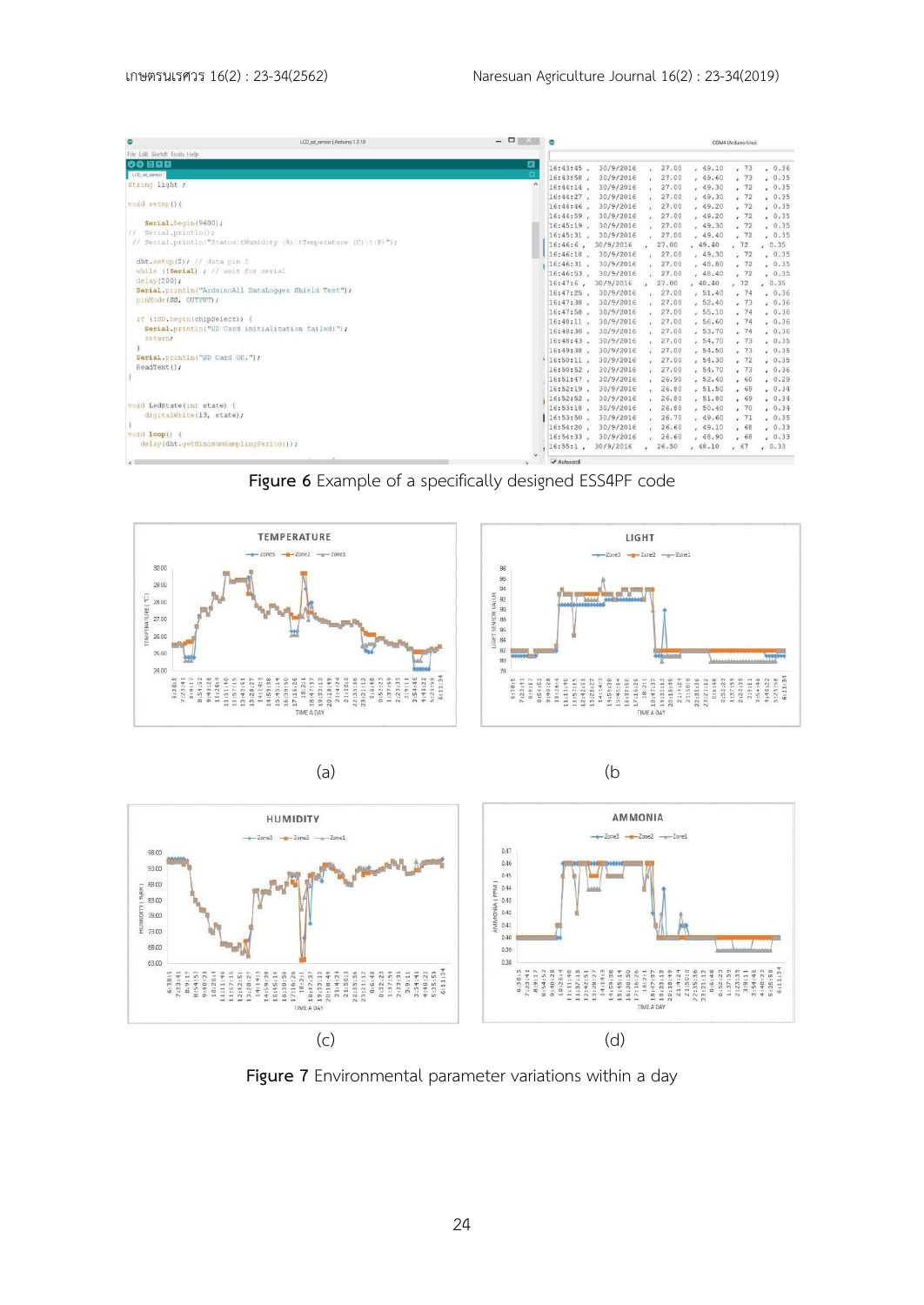### **Discussion**

Poultry farm in Department of Agriculture Science's research poultry farm in Naresuan University, Phitsanulok, Thailand is lack of knowledge in development of hardware and ESS4PF. Due to farmers generally lack adequate fund and appropriate field, when building the henhouse. Without such an acquired data from ESS4PF, a farmer cannot predict or know that how to control the environmental air inside the henhouse. Daily data correction by human are not enough to capture the rate of individual intensity of environmental values because the data need to correct in 24 hours due to the chicken also growing up every minute in 24 hours. Thus, ESS4PF is the requirement system for the small-scale farmer.

Environment values harvesting depends upon the user and scale of the farm. Therefore detailed statistics of environment is essential in the initial stages of the ESS4PF system. The size of the ESS4PF system should be different area to area depending of the region, topography and type of the henhouse.

# **Conclusion**

In this paper, the design based on IoT was implemented that Open Design, Open Source Hardware and Free & Open Source Software can be used to build an ESS4PF. We have proposed a methodology to acquire the environment data to control temperature, humidity, NH3 and light in a poultry farm. This work has been implemented is done with the help of Arduino UNO for controlling and monitoring.

Monitoring environmental parameters in a real-time are crucial. In this paper, various environmental parameters for effective growth of thickens have been identified and defined. With this initial studies, famer, researcher or students can corrected the environmental data inside the henhouse. The frequency of the recording is depending on how often the need to record the data. The main conclusions that can be drawn from outcome of this research are as below; (a) with low-cost ( around 1,000 THB for 1 station), (b) reliable operation, (c) it records what is of interest to the user only, (d) it can improve the production and quality of poultry farms, (e) improve the degree of automation and has a certain significance, and (f) the technology in poultry production has a good promotional value.

### **Future Development**

Some of the enhancements and improvements that need to be considered in future works were; (a) enhancing an environments sensor station by considering additional more environment sensor that might be an impedance factors of production such as CO2, rainfall values etc. , (b) improve the ESS4PF by including the GNSS data for each station, ZigBee wireless sensor to sending real-time data correction to the server, and (c) enhance